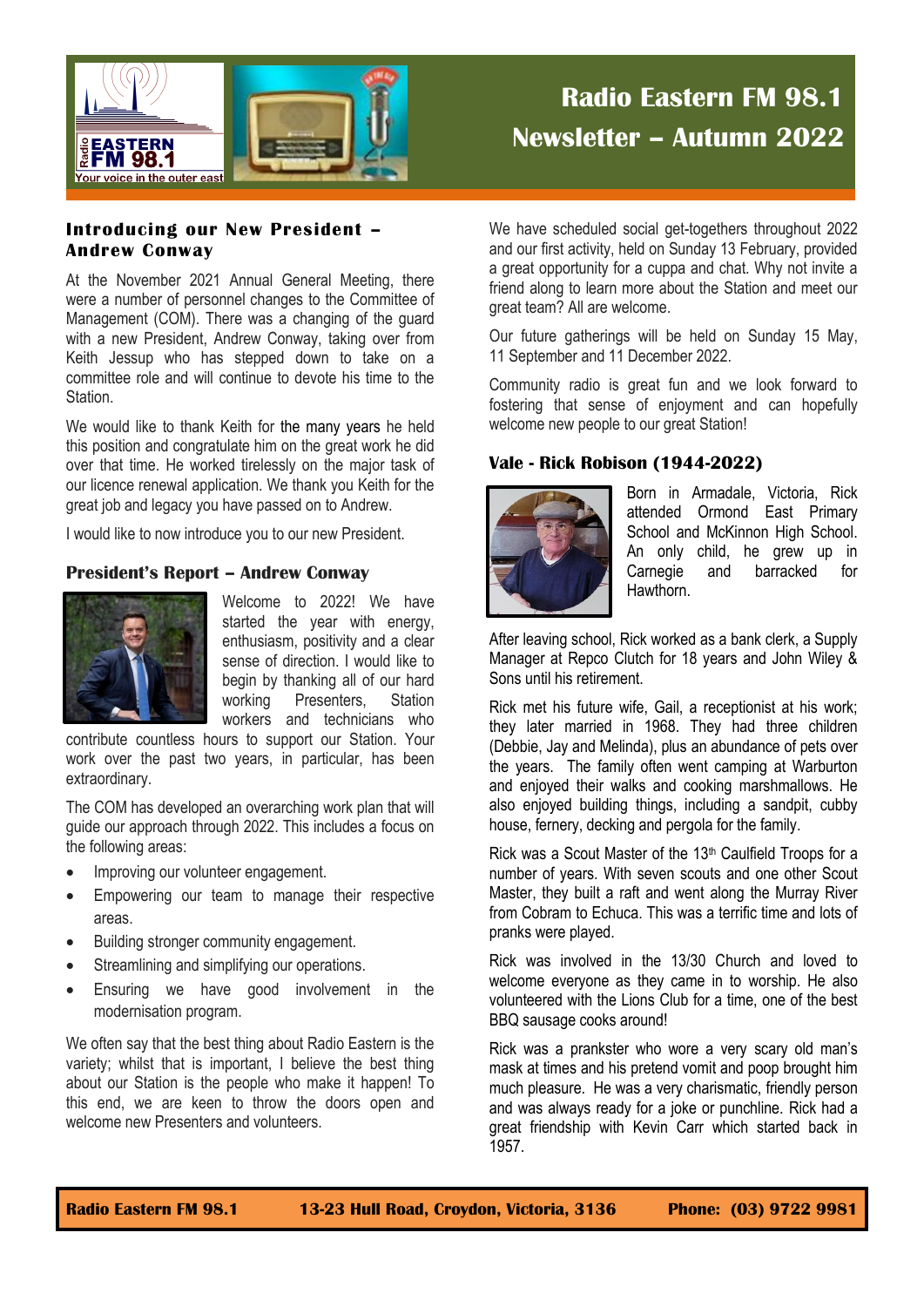They both lived in Carnegie and met at the local milk bar after school. When they were older, they attended all the dances and would meet up with friends at the local hamburger shop to talk about the dances. Rick loved music and as a young teenager played the drums. He was in a band called the 'Merlins' and played at many dances. Pete Watson played bass with them, but he went on to become part of MPD Ltd.

Kevin and Rick lost contact for a number of years and, fortunately, met up again at a party. Kevin enticed Rick to join Radio Eastern as his phone person; subsequently Rick trained to become a Presenter. Rick really enjoyed the comradery with Kevin and the team, and also loved hearing from his loyal sponsors and listeners. Having a sales background, he did a fabulous job as Sales Sponsor **Administrator** 

Rick had the ability to attract people with his outgoing, friendly personality and was a popular Presenter with Radio Eastern. His work with sponsors was outstanding and his efforts were appreciated by many. We will all continue to have a laugh at the funny things Rick has done. Thanks for the memories Rick.

## **Vale - Ray Lawrence (1944-2021)**



Ray grew up with his mother and grandmother in St Kilda. He commenced his radio career at the age of 16 joining 3XY as a music arranger. His natural radio skills were quickly recognised and he was soon put on air as a news reader.

Ray had more than a natural broadcasting voice. He also understood the distinctiveness of radio and its need to produce pictures via the 'theatre' of the mind. From his teenage years, Ray always admired the 3AW style. Never one to copy, he always learnt from the older radio masters, i.e. Norman Banks, Geoff Manion and, particularly, John Masters. He became a highly versatile performer on Beautiful Music 3AK, 3MP and his favourite 3AW.

In the early sixties, Ray was involved in a car accident that left him in hospital for 12 months while his leg healed and eventually returned to his beloved radio programs.

He was sacked from 3MP because his voice was too good and the station was changing their format to talk back. He retired from commercial radio to care for his mother when she was diagnosed with Alzheimers.

He continued his love for radio by joining Southern Radio, Golden Days Radio and Radio Eastern FM98.1 all at the same time as a volunteer. He decided he could only do one

job and stayed at Radio Eastern for the next 26 years. During those years, he served as President for 10 years.

Over a 20-year period, he was a member of various Freemason teams. He travelled to many places all around the State and loved the ceremony involved in all these activities.

Ray has interviewed many famous people over the years with his first being June Bronhill. She expressed that she was very nervous before it started because it was the first interview she had ever done. Ray told her, don't worry it's my first interview too. They laughed and it went well.

Ray's health began to deteriorate in 2010 after a fall off a stage and his leg gave him trouble. In 2015/16 after many doctors and specialist visits, it was determined that his leg would have to be amputated. He recovered well from the surgery and rehab and resumed his programs on Radio Eastern very quickly.

In September 2019, Ray contracted pneumonia which turned sepsis. After nine weeks in hospital he returned home. Rehab became very difficult due to COVID, but he returned to his programs as soon as possible.

Ray loved his weekly Wednesday sessions with Peter Philp (his longtime friend) and Roy Hampson. He also loved his monthly program with Ralphe Rickman, a longtime friend and associate, who sent his program down from Queensland and had it edited by Roger Broadbent.

Ray has been a great contributor to Radio Eastern over many years and his presence will be sadly missed. Thank you for the wonderful programs prepared for your listeners which were always popular.

### **Vale - Margaret Rimmer (1940-2022)**



It is with great sadness that we record the loss of one of our lovely volunteers, Margaret Rimmer.

Margaret was a volunteer at Radio Eastern for around 12 years, being a lovely voice on the phone, helping, listening and talking with

you – our listeners.

Margaret first worked with Brian Amos and then Rex Shields, and also helped out with administrative tasks as well.

You will also have heard Margaret on air with Rex, who finally managed to convince her to join him to play her choice of music; she took to it like a duck to water.

Margaret was a delight to be around – friendly and happy. with a wicked sense of humour; she will be missed.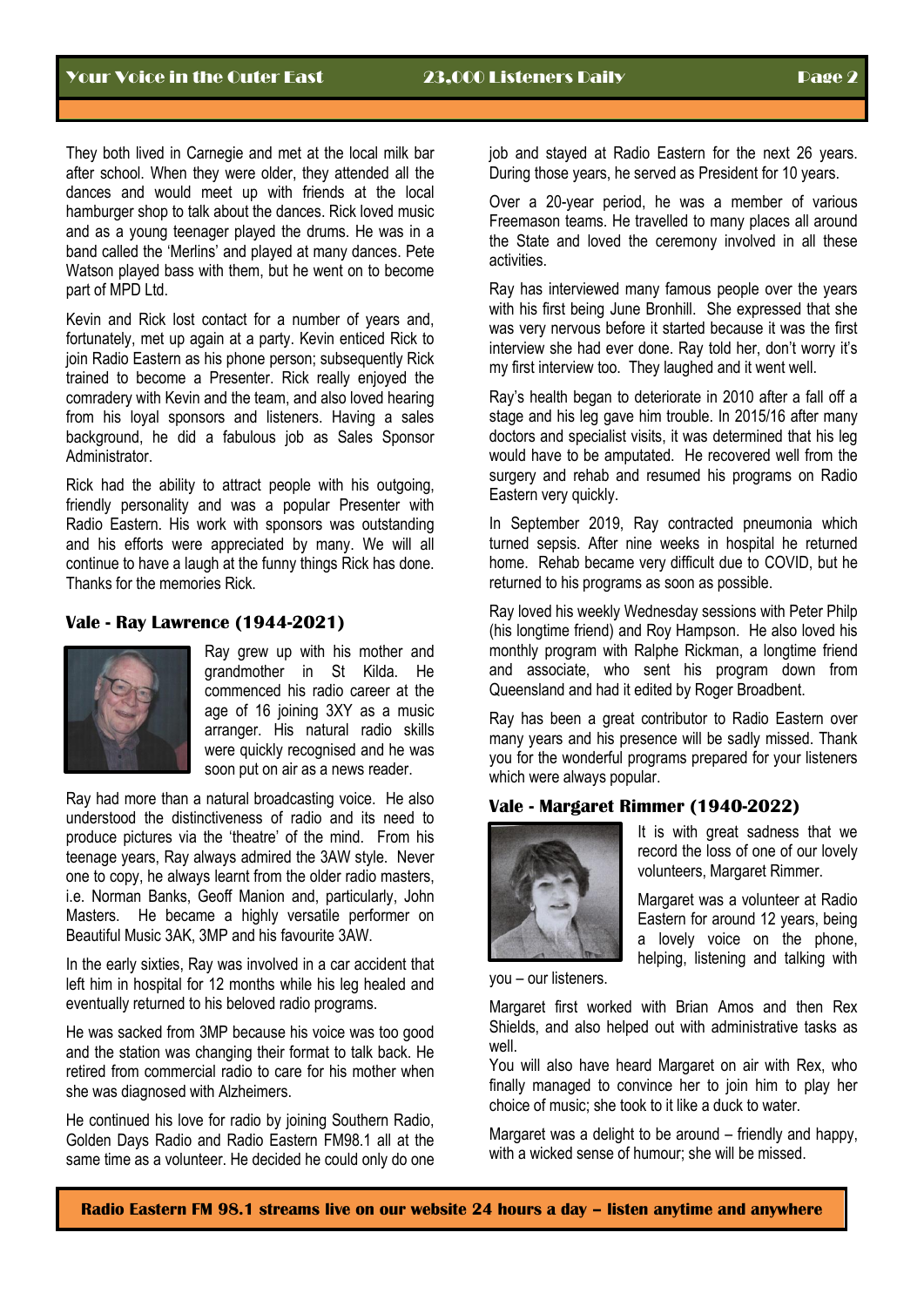#### **Norma**

It is with regret we say goodbye to Norma who has left Radio Eastern to continue her valuable community engagement work which is so important to her. Loved by many listeners and staff, Norma will be a very busy lady supporting people and the community she loves.

#### **Patrick**

Patrick has also been an important member of the Radio Eastern team. Patrick worked as Norma's phone person and was popular with our listeners.

We wish both Norma and Patrick all the best for the future and hope they enjoy the challenges and achievements they will come across in their passion for helping others.

#### **Roger Broadbent**

Roger has changed his working status with Radio Eastern and will no longer be presenting on air. Luckily for us, he will continue working behind the scenes at the Station.

#### **Sandra and Jonathan Liew**

Sandra and Jonathan have relocated to China due to work commitments for at least 12 months. Sandra was a popular Presenter with her Oriental mix and Friday breakfast and will be missed by many listeners.

Jonathan also played an important role on the Committee of Management as a member of the Finance Group. We will certainly miss them both and wish them a safe stay and look forward to their return in, hopefully, 12 months.

#### **Greg Wilson**

Greg played a very significant role in preparing the Station's 2021 licence renewal application. He worked tirelessly for many months gaining information required for the submission to enable the Station to be re-accredited and continue on air. Thank you Greg for all the hard work you put into this long and tedious job, the end result being our new accreditation to operate.

#### **New Marquee Sponsorship**

Rick Robison was instrumental in obtaining sponsorship for a new marquee to be used for Outside Broadcasts. Signage on the marquee has been completed and the marquee will be available for future broadcasts. We sincerely thank the **Australian Lions Foundation**, **Lions Clubs of Croydon-Mooroolbark, Nunawading and Rowville** for their support in this venture. It is through Rick's efforts that we now have this fabulous marquee for our outside broadcasts.

## **Outside Broadcast at Eastfield Park, South Croydon**

Radio Eastern recently attended its first Outside Broadcast since COVID at the Melbourne Highland Games in Eastfield Park, South Croydon.

The well attended event was a great marketing opportunity for the Station.

Our new mobile microphone was very popular, enabling us to roam the park putting interviews directly to air.



Thank you to all staff that assisted with multiple tasks on the day – Tricia, Tony, Jodie, Julia, Murray, Geoff, Robert and Keith.



# **Jodie and Tony Trish**

#### **New Presenters**

**Sam Berry and Dave Zammit** co-present "Melbourne Sounds" on Mondays, 10.00 pm-midnight. This program promotes Melbourne's live music scene and is aimed at a younger audience. They play 100% Melbourne music, with the latest releases, details of weekend gigs, phone and instudio interviews, plus occasional live performances. Their program commenced in December 2021 and the pair have already built up a strong following. Their Facebook page also promotes their show, which now attracts many younger listeners to the Station.

**Nora Lynch** has also recently been accredited. Born in Ireland, Nora has a passion for Irish music and will bring another specialised music program to the Station. You can hear Nora on alternate Saturdays as she now shares the 12.00 noon to 2.00 pm timeslot with David Wood.

**Stephen Spicer and Geoff Mason** will be sharing the Thursday afternoon 2.00-4.00 pm program "A Musical Kaleidoscope". Geoff will also be part of the teams presenting the lunch spot and "Just Jazz" program from 7.00-9.00 pm on Friday evenings.

## **New Trainee Presenter**

We also have a Trainee Presenter nearly ready to hit the airwaves. Please make Graeme Godkin very welcome when he commences shortly.